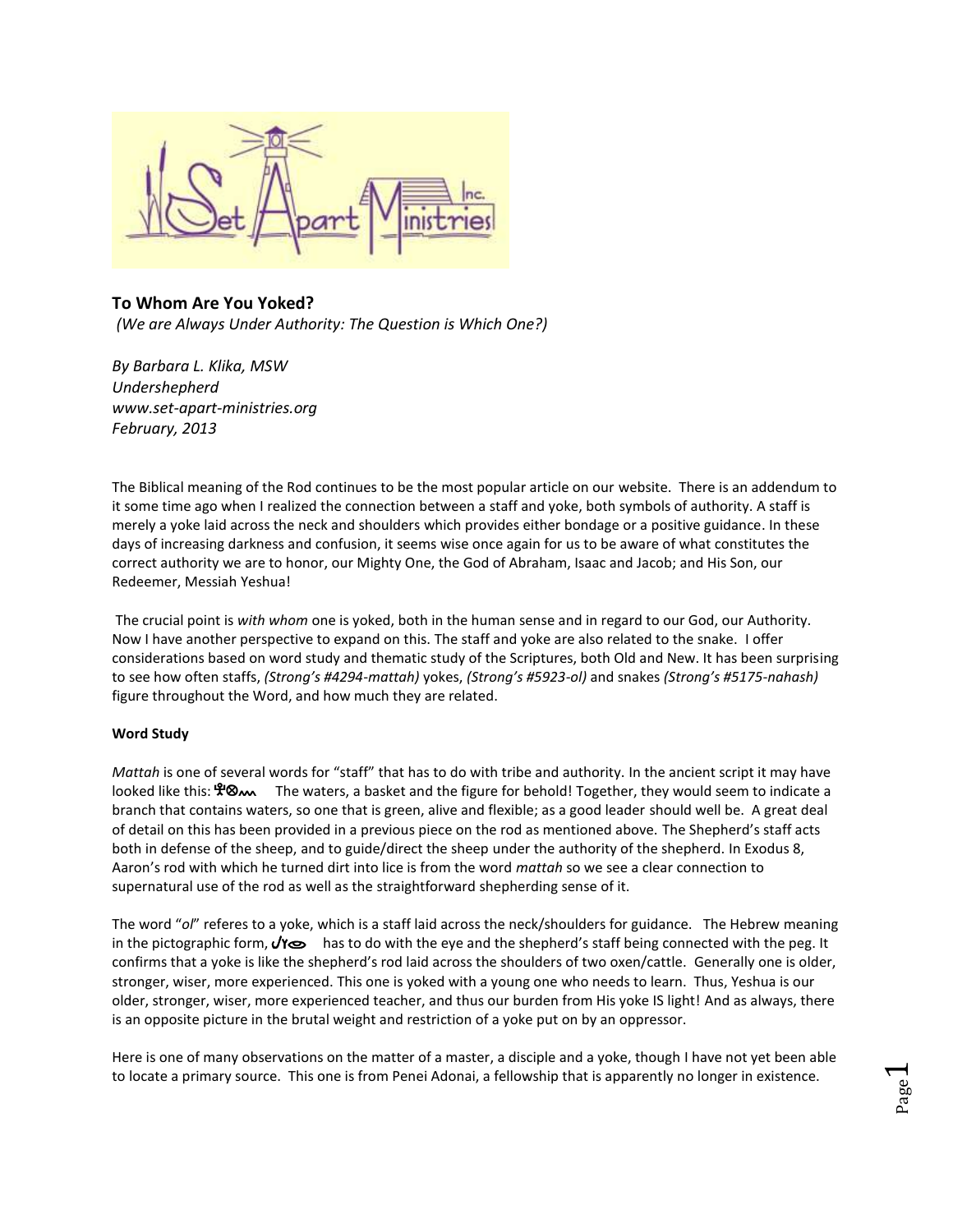*Because of a passage in Ben Sira (Ecclesiasticus), the Jews of first century Judea called a system of teaching -- how a sage studied of Torah and interpreted of Torah, the parables and sayings he shared, and his practical lifestyle -- a "yoke". This is what Yeshua spoke of about himself in Matthew 11:28-30:*

*Come unto me, all ye that labour and are heavy laden, and I will give you rest. Take my yoke upon you, and learn of me; for I am meek and lowly in heart: and ye shall find rest unto your souls. For my yoke is easy, and my burden is light.*

in the pictographic form; a seed, a wall and front teeth; I might say it refers to a seed of destruction that can divide. It has the same consonants as its root word with only one different vowel pointing. It is through the association of the root word for "snake" that we see the association with a hissing sound which is also associated with divination and whispering of incantations or magic spells. It is also related to copper or bronze, either as a common color for the snake or perhaps simply coincidental. Vine's entry also added an observation that the living snake has to do with evil but the bronze snake, mentioned below, is a confirmation of God's righteous judgment simply by the type of metal.

### **Thematic Pictures**

Eve accepted false teaching/unwise counsel from a snake pretending to be an authority.

Moses was told to take the staff and turn it into a snake and then back to the staff. This was part of proving the authority of YHWH in which he spoke. The magicians in Pharaoh's court could appear to duplicate this. Yet the snake from the Rod of Aaron/Mosesdevoured theirs. There is only ONE true authority and He WILL overcome the "fakes."

 There is also a connection to the snake/serpent on a pole that brought healing into the camp. The pole/staff of authority held THE serpent/shining one lifted up so that when one turned one's eyes upward, healing would come! (The Greek word translated "cross" is "stauros" which is more accurately translated as "pole." (Strong's 4716) The TWOT observed:

> *as the object of faith resembled the curse in the case of the "snakes," so Jesus resembled the cursed in that he took the form of a servant and was made in the likeness of man (Phil 2:7)*

This bronze or copper serpent on the pole stayed until it became an idol and had to be destroyed in Hezekiah's day. His being lifted up on a pole is our salvation. But misunderstanding Him and Who He is, or applying a legalistic bent to it becomes death instead of life. And, mistaking a false one for THE correct One will also lead to death instead of life.

# **Snakes and staffs are connected thematically.**

# **Staffs, yokes and authority are connected thematically.**

The yoke of Yeshua Messiah is good, easy and right. The other kind of staff/yoke, the fakes are not so light and bring one into bondage/idolatry, appealing to a false god.

So Eve made a tactical error and Adam did nothing to correct it. Both came under unwise authority and counsel…which led to death and is still doing so today…until each person comes under the correct authority and